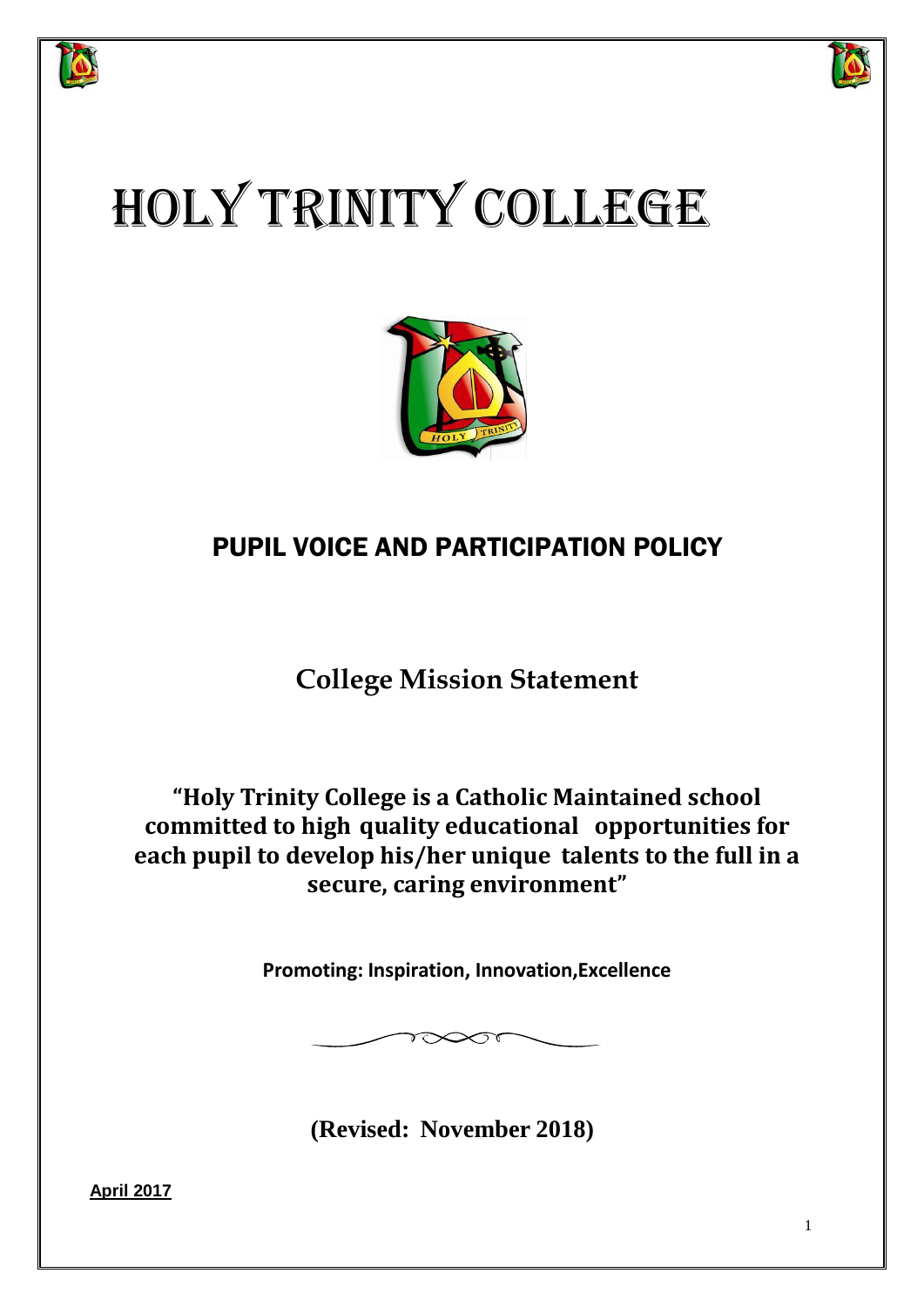# Participation means that it is my right to be involved in making decisions, planning and **reviewing any action that might affect me. Having a voice, having a choice.**

The belief that

'Pupils themselves have a huge potential contribution to make, not as passive object but as active players in the education system ' (Partnership with pupils 1998)

underpins the aim of the pupil voice and participation in Holy Trinity College, which serve to give pupils the participation that they need in their own education.

The United Nations Convention on the Rights of the Child Article 12 of the Convention says that 'young people should have a voice on issues that affect their lives. In Holy Trinity College, Pupils Voice and Participation is the set of systems through which our pupils are enabled to give their opinions and suggestions on life in school in an open, honest, secure and constructive way. Student leadership enables students to actively participate in the day-to-day running and improvement of the College.

We planned and identified areas for improvement using

- I. Pupil Participation' DENI Circular 2014
- II. Resources from the Northern Ireland Commissioner for Children and Young peoples (NICCY) Democra-School guidance pack.
- III. Every Schools a Good School A Policy for School Improvement 2008
- IV. Effective Practice and Self-Evaluation Questions for Post-Primary 2017 (ETI)

# **Principles**

Pupil Voice activities have a direct impact on the individuals who have their voices heard. They:

- 1. Enable pupils to make a positive contribution to their learning environment.
- 2. Increase engagement with school and learning and counter disaffection.
- 3. Give a better understanding of young people's insights and capabilities.
- 4. Form the basis for developing democratic principles and practice.

Opportunities to gather pupil voice permeate and inform all areas of school life gathered through:

- 1. Consultation with student groups about things that matter in school.
- 2. Evaluation of the learning experience.
- 3. Systematic collection and evaluation of the views of pupils, across the spectrum of their school experience.

In Holy Trinity College, we value all forms of pupil participation and the important contribution these can make in supporting pupils as key stakeholders and decision-makers in our school. We are committed to finding meaningful ways of giving our pupils a voice, listening to them, respecting and responding to their views and by doing so enabling our pupils to understand that they opinions count.

'Hearing pupils' voices and responding in a timely manner is the key to effective participation.' (DENI Circular 2014)

#### **Benefits of the Pupil Voice and Participation Programme**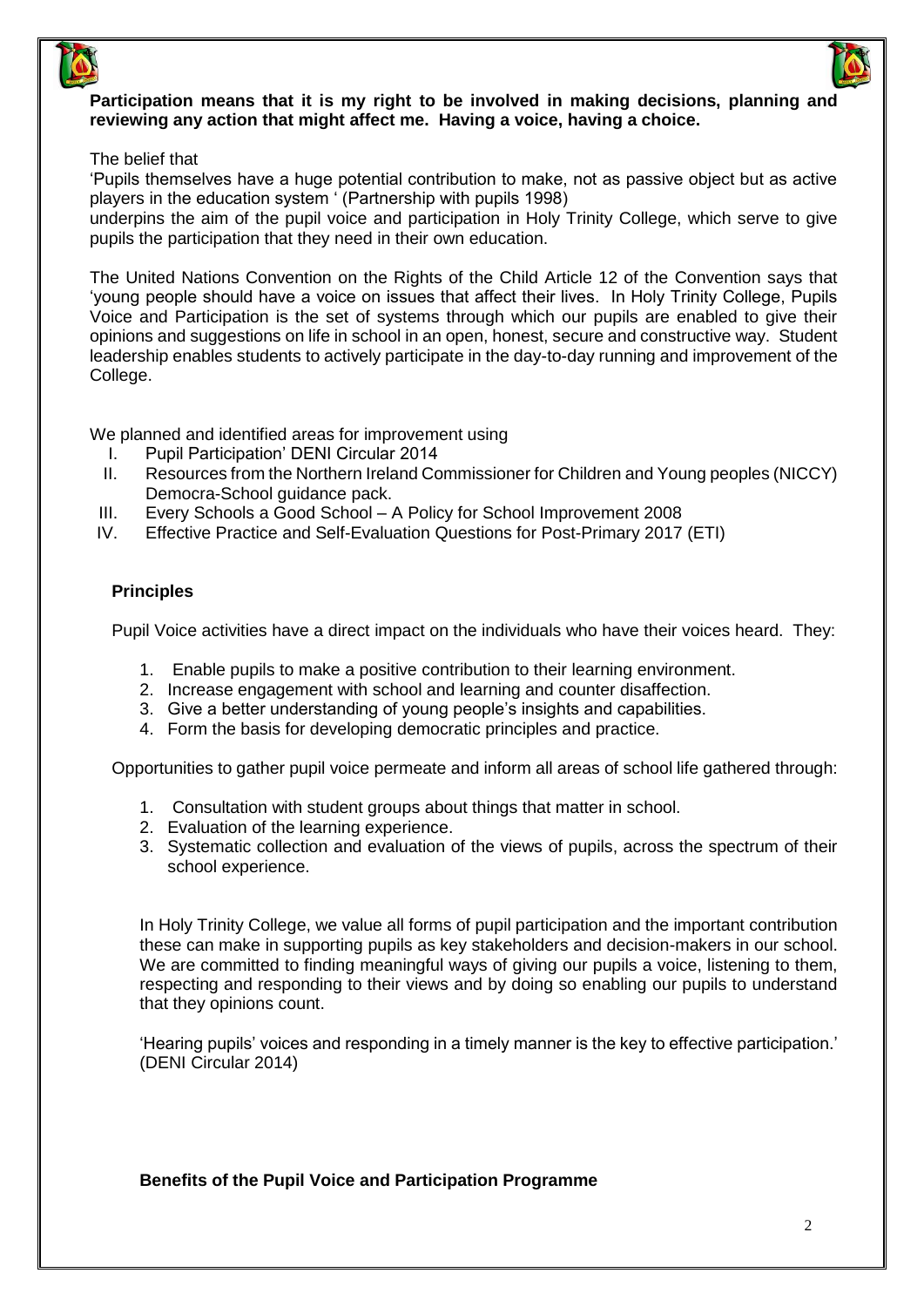

*'Pupil participation is about ensuring and developing a culture within schools where pupils have a voice, and have the opportunity to play an active role in decisions that affect their learning and well-being.' (NICCY)*

What are the benefits for the pupils?

- o Improved emotional Health and Well-being
- o Better educational outcomes
- $\circ$  Development of life skills such as problem solving, negotiation and decision making
- o Increased respect for those who are different to them
- o Enhanced confidence, self-esteem and motivation
- $\circ$  Development of knowledge, understanding and skills that can lead to increased learning outcomes
- o Familiarity with group, leadership and democratic processes
- o Better personal, social and organisational skills
- o Increased responsibility, involvement and commitment to the school and the community

What are the benefits for the school?

- o Happier children and young people
- $\circ$  Better communication/relationships between staff and children and a more cohesive school community
- o School policies are more likely to be successful where they are clearly understood and accepted by all partners within the school community
- o Improvements in engagement, learning and teaching
- o Improvements in pupil behaviour and school ethos
- o Improvement to the school environment
- $\circ$  Teachers and pupils can work together and share responsibility for school matters
- o Improved communication between pupils and teachers, SLT and governors.
- o The identification of shared goals between pupils and staff.
- o Improvement in behaviour with pupils taking greater responsibility for their own behaviour, as well as improved learning.

What are the benefits for the community?

- o Less anti-social behaviour
- $\circ$  Empower young people with heightened awareness of local and global issues and a greater sense of social responsibility to tackle wider issues, such as poverty, crime and health
- o Improvements within the local community
- $\circ$  Improved relationships with parents and the wider community
- o Valuing of education by parents and the community.

#### **Practice**

Pupils need to be encouraged and enabled to participate in a variety of decision-making processes within a school, with due regard to their age and abilities. Participation can take many forms, informal discussions; pupil evaluation; suggestion boxes; pupil surveys; focus groups; school councils and many more.

Outlined below are some examples of involving children and young people in the process.

- $\circ$  Curriculum choices where the curriculum is tailored to meet the needs, interests and abilities of the pupils.
- $\circ$  Mentoring/Buddying Senior pupils receiving training and responsibility to support younger pupils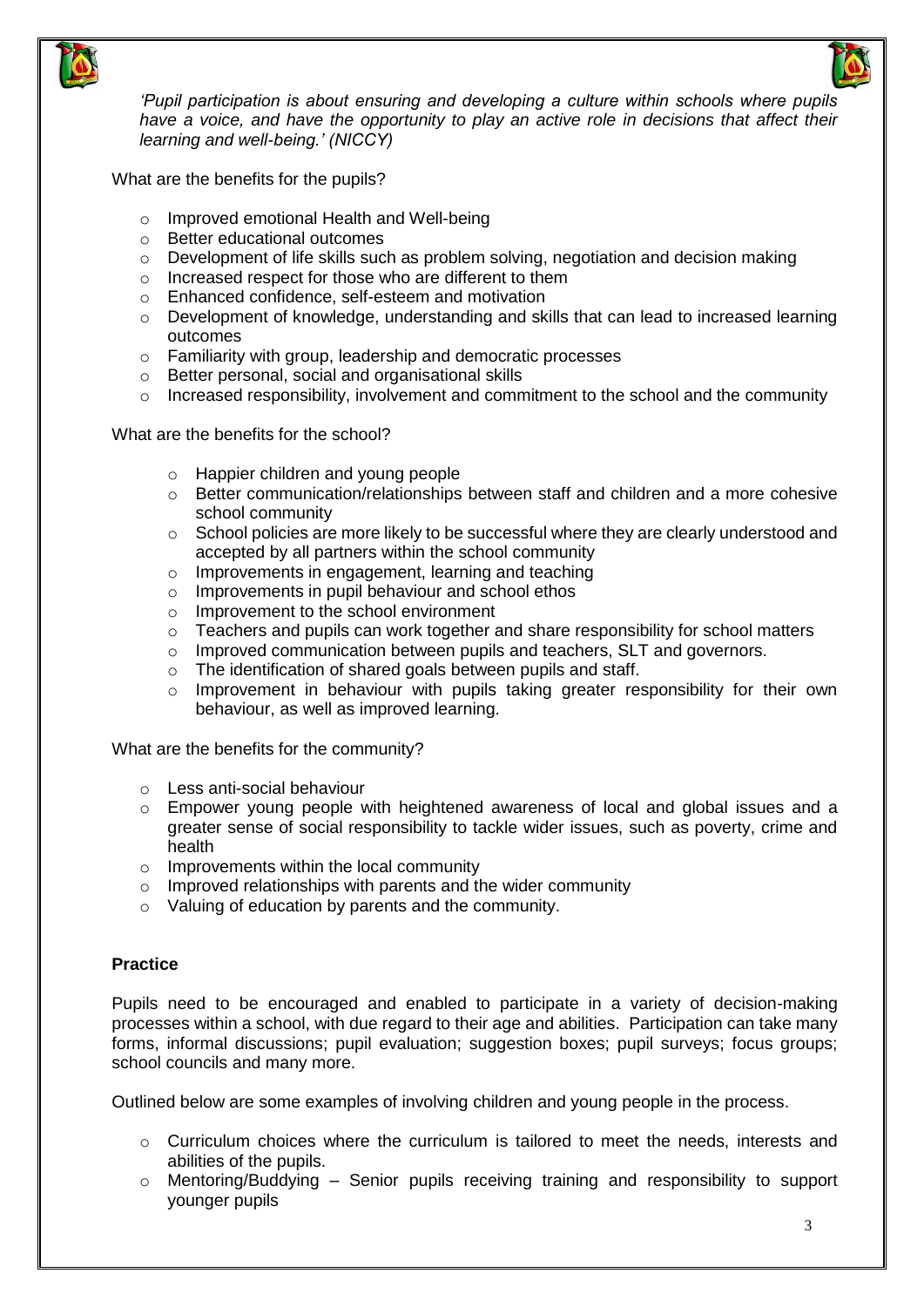



- $\circ$  Peer Mentoring Senior pupils supporting younger pupils in their reading or maths.
- o 'Helping Hands' Project Senior pupils supporting the learning in the classroom.
- $\circ$  Developing school policies such as promoting positive behaviour and reward systems, learning and teaching, attendance, anti-bullying, assessment and marking.
- $\circ$  Identification of future priorities for the School Development Plan to gice pupils the opportunity to express their views on whole school development.
- o Dealing with matters such as pupil welfare, school meals, healthy eating, school uniform and school transport.
- o Extra-curricular/lunch-time/enrichment activities
- o Fundraising
- o Improvements to the school environment
- o Developing links to other schools
- o Sports Leaders
- o Student leadership Team with specific roles ('17-'18)
- o Introduction of Anti-Bullying ambassadors ('17-'18)
- o Re-introduction of Class Prefects and time-tabled meetings with the HOKS to review and evaluate aspects of school life. ('17-'18)
- o Pupils' evaluations of the Induction programmes used to plan Induction Programmes the following academic year.
- o In Year, the Enrichment programme for pupils to participate in extra-curricular activities.
- o Debating Society
- $\circ$  Opportunities to participate in Art, Sport, Music, ICT, Enterprise and Drama outside the curriculum.
- o Shared Education opportunities
- o Pupils' views sought and used to inform planning of termly rewards in the Promoting Positive Behaviour for Learning Initiative.
- $\circ$  Pupils with additional learning needs involved in decisions that affect their learning and well-being through IEPs. Pupils are also consulted when they have their annual reviews.
- o Assessment for learning which encourages a view of assessment as an essential part of everyday classroom practice involving teachers and learners in reflection, dialogue, decision-making and target-setting.
- o Re-introduction of the Eco-Club who actively promote their work.
- $\circ$  Pupils evaluate the learning experience during Form-period to inform future planning.
- o Students act as hosts to Primary 6 and 7 pupils during Taster day and new intake events.
- $\circ$  Pupils to evaluate their own learning ('17-'18)
- o Assemblies
- o Suggestion/Comment boxes placed at regular intervals throughout the school.
- $\circ$  Use of imagery such as 'This is a listening school' to demonstrate to pupils that their views are listened to. ('17-'18)
- o Year Group Pastoral Noticeboard to celebrate pupils' participation
- o Review Magazine to highlight and celebrate pupils' achievements
- o Plasma screen to highlight and celebrate pupils' achievements
- o Pupil elections of members of the school council.
- o Pupil membership of PTA and BOG

#### Acknowledging and Rewarding Participation

Through the Promoting Positive Behaviour for Learning Initiative pupils are rewarded to participation. Three achievement points are awarded for the following

- o Assisting in Taster Days
- o Assisting in the Open Night

- o Junk Kouture
- o Traditional Group
- o Choir
- o Pope John Paul 11

o ICT Club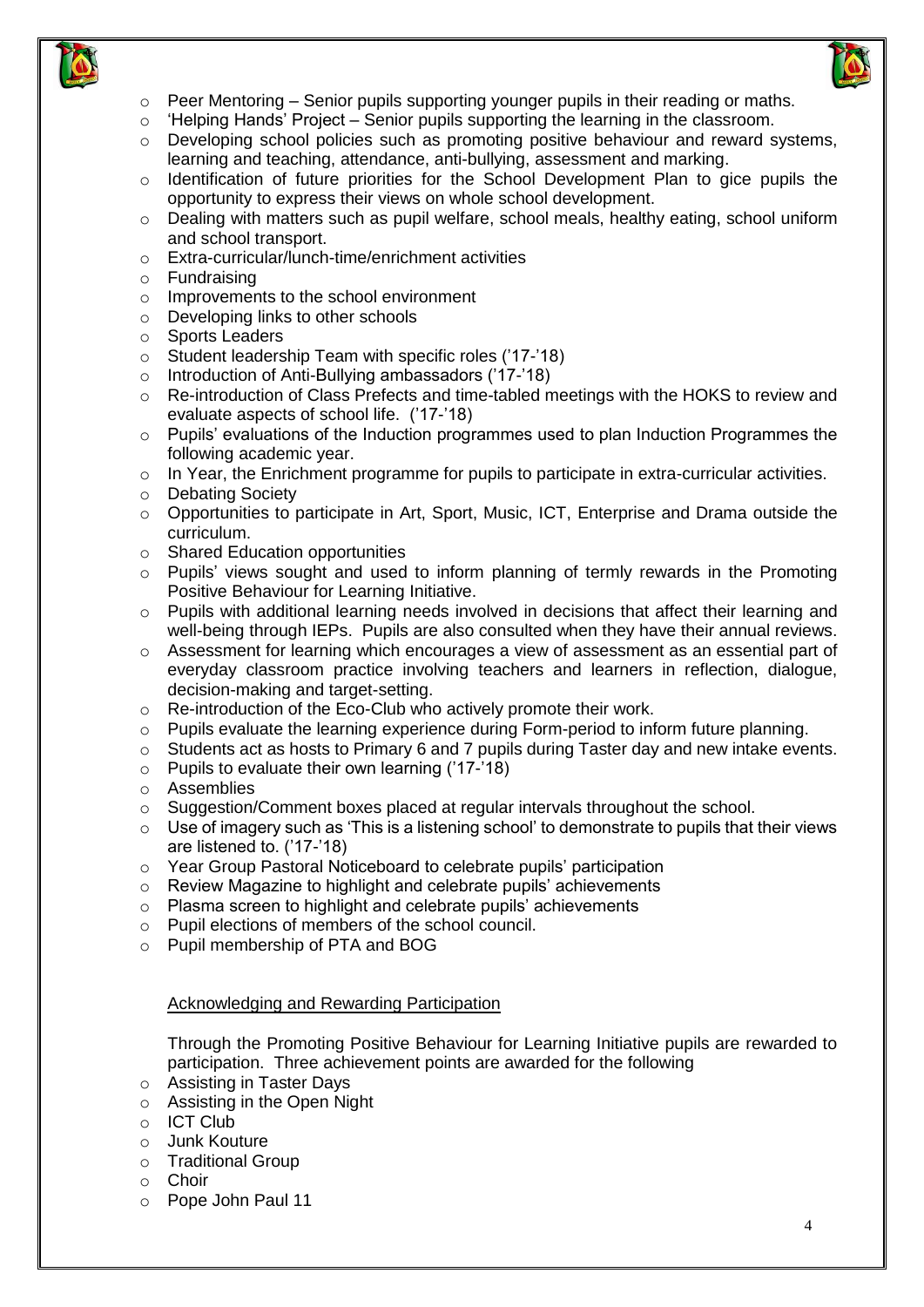



- o A Range of Sporting Activities Gaelic Handball **Netball** Cross-country Running Club Camogie Golf Basket-ball o Debating
- o Participating in Charitable fund-raising
- o Peer Support
- o Student Council
- o Participation in Assembly

The main reward for participation, however, should be the celebration of improvement in the quality of provision for participants, the local community and the next generation.

# **School Councils**

'The establishment of a School Council is not an end in itself but rather offers all concerned an enhanced means of building partnerships and effective communication within the school.'

(DENI Circular: Pupil Participation 2014)

The School Council is a means through which young people represent their peers and can be valuable in providing a process for children and young people's participation in the decision making structure of the school. The School Council works well because it gives the pupils a voice, develops their personal and social skills and enhances citizenship. The Council works hard to try to improve aspects of school life and has been an important and useful method to provide leadership and development opportunities for pupils. There is a lead teacher who works with the Council and is the link person between pupils, staff and management.

#### **Monitoring and Evaluating Pupil Participation and Voice**

Pupil participation and pupil voice are monitored and evaluated by the Lead teacher and SLT in line with other existing procedures for curriculum development.